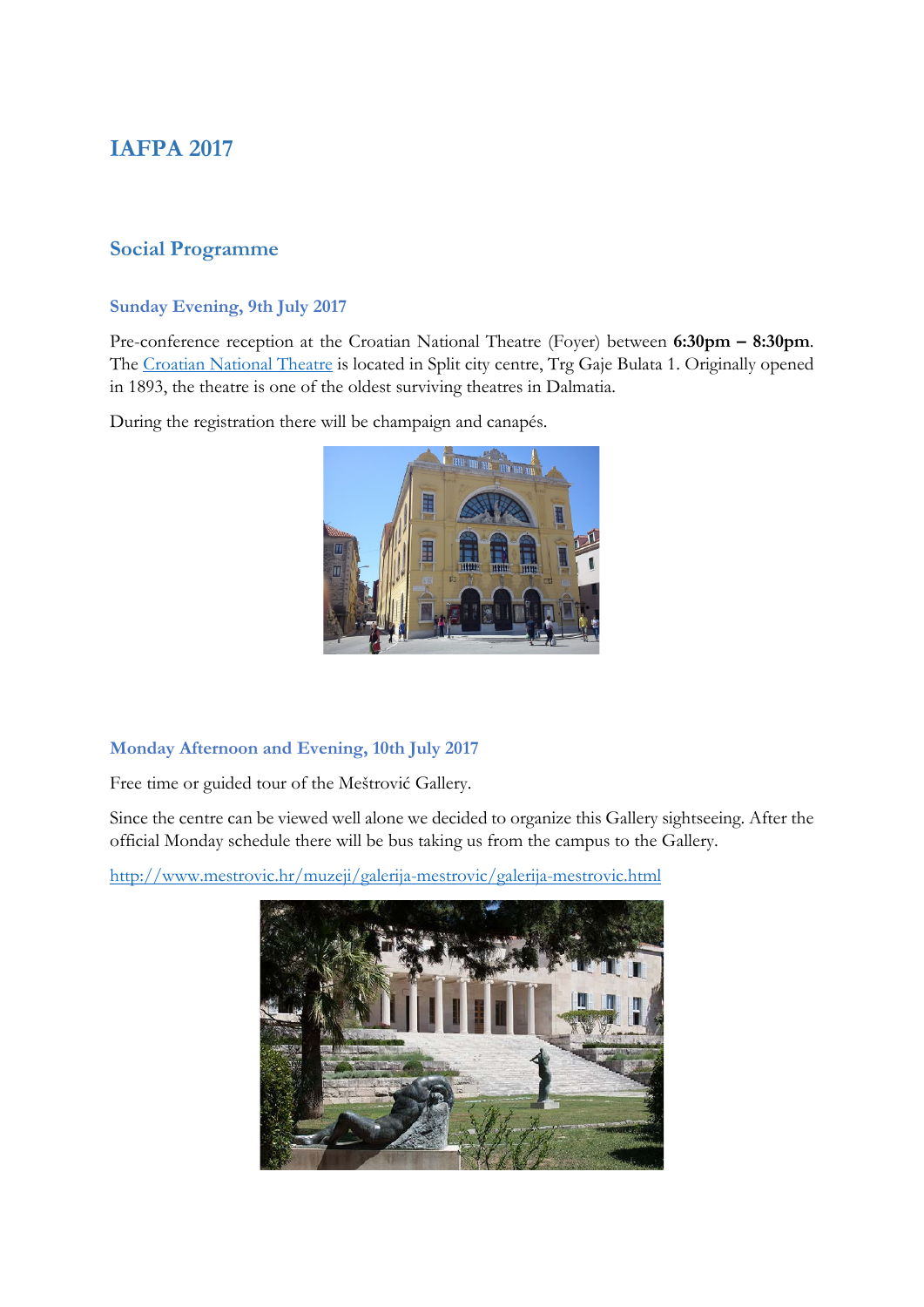

For those who wish to see more of Split centre we recommend some of Split's key landmarks including the Diocletian Palace and Peristyle Square, Vestibul, Cathedral of St. Duje (Saint Domnius), Jupiter's temple, Statue of Grgur Ninski...



### **Tuesday Afternoon and Evening, 11th July 2017**

Boat Trip to island of Brač and Conference Dinner at an authentic Dalmatian restaurant near the sand beach Lovrečina (https://www.skyscanner.net/news/10-worlds-best-beaches-pictures).

- **6:15 pm** ferry from Split to Lovrečina beach (ride is one hour long)
- **19:45 – 20:30 pm** drinks reception
- **20:30 – 11:45 pm**  dinner and entertainments

Dress code is casual since the restaurant is on the beach. Please take long sleeves for the boat.

The boat goes from Split to Lovrečina at 6:15 pm from:

[https://www.google.hr/maps/place/MB+St+Damian/@43.5072569,16.4386459,15z/data=!4m](https://www.google.hr/maps/place/MB+St+Damian/@43.5072569,16.4386459,15z/data=%214m5%213m4%211s0x0:0x6bb3723963d8382%218m2%213d43.5072569%214d16.4386459) [5!3m4!1s0x0:0x6bb3723963d8382!8m2!3d43.5072569!4d16.4386459.](https://www.google.hr/maps/place/MB+St+Damian/@43.5072569,16.4386459,15z/data=%214m5%213m4%211s0x0:0x6bb3723963d8382%218m2%213d43.5072569%214d16.4386459)